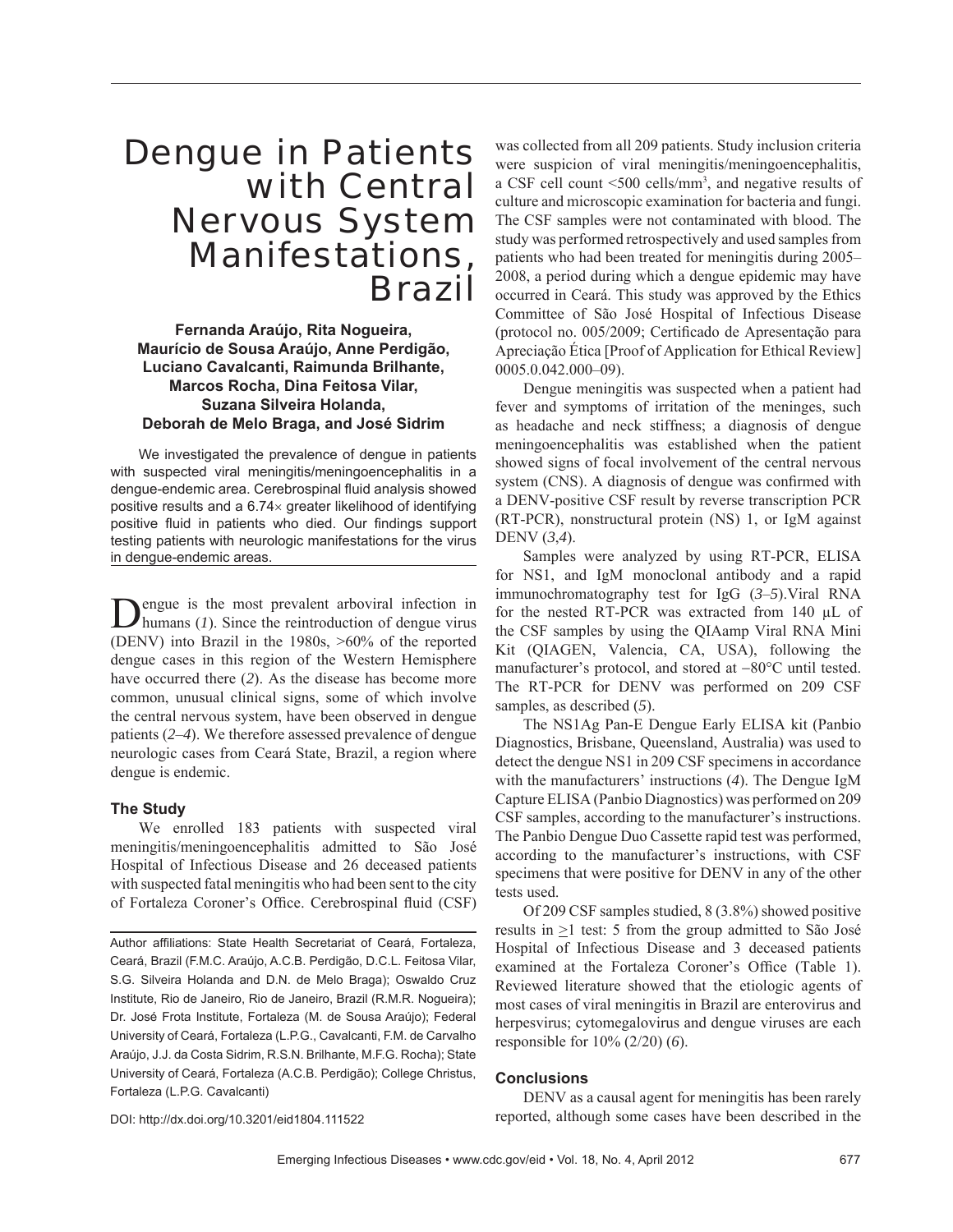## **DISPATCHES**

| Patient      | Age,  |                                                                                                    |                                                                                                                                                                                                                                                          |              |           |     |           |                             |
|--------------|-------|----------------------------------------------------------------------------------------------------|----------------------------------------------------------------------------------------------------------------------------------------------------------------------------------------------------------------------------------------------------------|--------------|-----------|-----|-----------|-----------------------------|
| no.          | y/sex | Initial symptoms and signs                                                                         | Progress and outcome                                                                                                                                                                                                                                     | RT-PCR NS1Ag |           | lgM | lgG       | <b>ND</b>                   |
| $\mathbf{1}$ | 45/M  | Fever, headache, sweating,<br>thorax pain, seizure, coma,<br>chronic hypertension.                 | Cerebral edema and congestion;<br>mononuclear cells in meninges; death<br>after 6 d                                                                                                                                                                      |              | $\ddot{}$ |     |           | <b>ME</b>                   |
| 2            | 32/F  | Fever, vomiting, neck<br>stiffness, myalgia, abdominal<br>pain, asthenia, somnolence,<br>confusion | Meningitis, sixth nerve palsy; death<br>after 14 d                                                                                                                                                                                                       | DENV-3       |           |     |           | <b>ME</b>                   |
| 3            | 1/M   | Fever, tremors, rigidity of<br>limbs, otitis                                                       | Intracranial hypertension, meningitis;<br>death after 24 h                                                                                                                                                                                               |              |           |     |           | M                           |
| 4            | 6/F   | Fever, headache, malaise,<br>vomiting, drowsiness, neck<br>stiffness                               | CSF: clear, 133 cells/mm <sup>3</sup> , 42%<br>lymphocytes, 2% monocytes, 53%<br>neutrophils, 3% eosinophils; protein 58<br>g/L, glucose 54 g/L; recovery after 9 d                                                                                      |              |           |     | $\ddot{}$ | M                           |
| 5            | 58/M  | Fever, headache, severe<br>malaise, vomiting, lowering of<br>consciousness, delirium               | CSF: 300 cells/mm <sup>3</sup> ; lymphocytes,<br>87%, monocytes 5%, neutrophils 4%,<br>protein 112 g/L, glucose 59 g/L;<br>serum: AST 127 U/L, ALT 74 U/L; CT<br>scan: expansible lesion measuring 4 x<br>2 x 2.3 cm; referred for surgical<br>treatment |              |           |     |           | <b>Brain</b><br>tumor;<br>M |
| 6            | 5/F   | Fever, headache, vomiting,<br>neck stiffness                                                       | CSF: 490 cells/mm <sup>3</sup> , 2% monocytes,<br>5% lymphocytes, 93% neutrophils,<br>protein 45 g/L, glucose 110 g/L;<br>recovery after 8 d                                                                                                             |              |           |     |           | M                           |
| 7            | 15/M  | Fever, headache, arthralgia,<br>severe malaise, dry cough,<br>dyspnea, epigastric pain             | IHC result positive for dengue.<br>CSF: clear; cerebrum and cerebellum<br>with marked edema and<br>vasocongestion of meninges and<br>nerve tissue; death after 5 d                                                                                       |              |           |     |           | <b>ME</b>                   |
| 8            | 24/M  | Fever, headache, vomiting,<br>and neck stiffness                                                   | CSF: 426 cells/mm <sup>3</sup> ; protein 136 g/L,<br>glucose 55 g/L; recovery                                                                                                                                                                            |              |           |     |           | M                           |

Table 1. Clinical features and virologic findings for 8 patients with meningitis/meningoencephalitis and confirmed cases of dengue, Brazil, 2005–2008\*

\*RT-PCR, reverse transcription PCR; NS1Ag, nonstructural protein 1 antigen; ND, neurologic diagnosis; –, negative; +, positive; ME, meningoencephalitis; DENV, dengue virus; M, meningitis; CSF, cerebrospinal fluid; AST, aspartate aminotransferase; ALT, alanine aminotransferase; CT,

computed tomography; IHC, immunohistochemical test.

literature. In Jamaica, a study of 401 patients with suspected cases of viral infection of the CNS showed that 54 (13.5%) were positive for dengue; 18 (33.3%) of those patients showed clinical signs of meningitis (*7*). However, when we included patients in the cohort who were initially suspected of having CNS infection, the frequency of meningitis in this study was 18/401 (4.5%).

An investigation of dengue patients with suspected CNS infection conducted in Vietnam found 4.2% (16/378) of persons positive for DENV; 1 (0.3%) patient had meningitis  $(3)$ . The frequency of finding dengue virus in patients with suspected cases of meningitis found in this study corroborated what was hypothesized in the literature: neurologic manifestations in patients with DENV have been reported in Ceará, but previous studies based laboratory diagnosis on serum, not on CSF as in our study, which indicated a relationship between dengue and CNS manifestations (*8*).

Of 5 patients treated at São José Hospital of Infectious Disease (Table 1), 3 recovered, 1 was given a diagnosis of a brain tumor, and 1 died. The patient who died was the only person of 5 with dengue fever who had signs and symptoms of fatal dengue hemorrhagic fever (DHF) (such as intense malaise, dry cough with dyspnea, and abdominal pain) (*9*). Of the 3 deceased patients (Table 1), only 1 had signs of severe dengue, including myalgia, abdominal pain, asthenia, somnolence, and confusion. Suspected cases of meningitis with other pathologic changes might also be confused with dengue cases with CNS involvement (*10*). Of 8 dengue patients, 2 had signs and symptoms of dengue infection. In Brazil, meningitis was confirmed for patients with oligosymptomatic dengue infection in the cities of Vitoria and Rio de Janeiro (*10*,*11*).

The presence of DENV NS1 antigen (NS1Ag) has been associated with virus replication and viremia with the risk for development of DHF (*12*). The NS1Ag was detected in 4 of the fatal cases reported here, but because none fulfilled the World Health Organization criteria for DHF, they were considered to have been cases of severe dengue because the patients died (*1*) (Table 1). Detection of dengue IgM in CSF has shown a high specificity  $(97%)$ for diagnosing neurologic dengue and might be associated with the neurovirulence of DENV and its ability to cause encephalitis  $(13)$ . Prior to the 1996 publication of findings